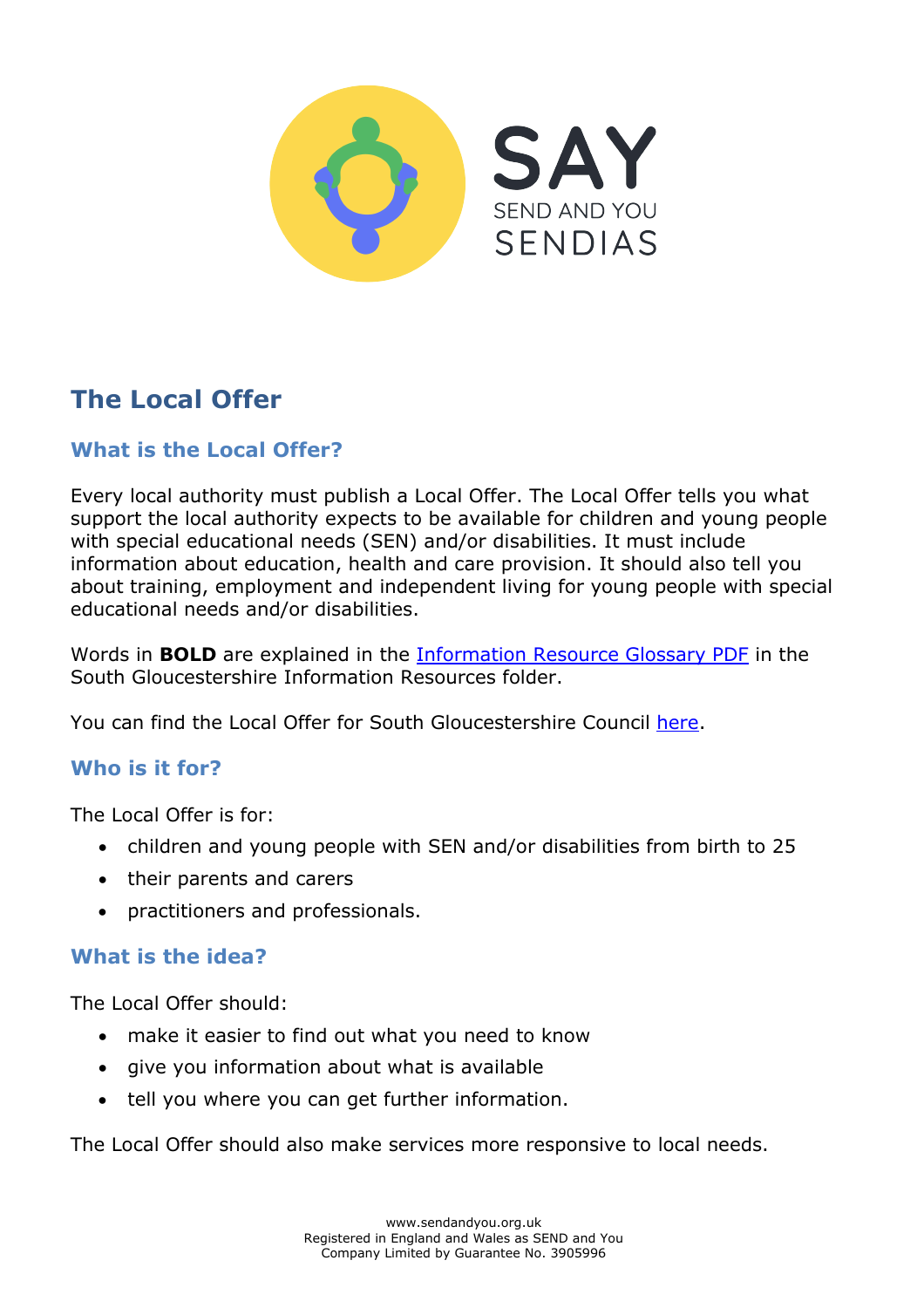The [SEND Code of Practice](https://www.gov.uk/government/publications/send-code-of-practice-0-to-25) says that the Local Offer should:

- *provide clear, comprehensive, accessible and up-to-date information about the available provision and how to access it*
- *make provision more responsive to local needs and aspirations by directly involving disabled children and those with SEN and their parents, and disabled young people and those with SEN, and service providers in its development and review* (4.2)

## **What does it include?**

The Local Offer includes information on:

- how children and young peoples' needs are identified
- how their needs are assessed
- the special educational, health and social care provision for children and young people with SEN or disabilities
- opportunities for training and employment
- support for independent living
- how provision is funded
- leisure activities and support groups
- where you can find more information, advice and support
- arrangements for travel to and from school and other settings
- the help available to resolve disagreements.

The Local Offer must also tell you about services provided outside your area which local people are likely to use.

You can find the full list of what must be included in the [SEND Code of Practice](https://www.gov.uk/government/publications/send-code-of-practice-0-to-25) section 4.30.

#### **How can I get involved?**

The local authority **must** involve children and young people with SEN and disabilities, and parents and carers in preparing and reviewing the Local Offer. If you would like to be involved, or make some comments, you can find out more on the [Local Offer website.](http://www.southglos.gov.uk/health-and-social-care/local-offer/)

Parents, children and young people who want to be more involved in developing and reviewing the Local Offer can see the South Gloucestershire Council's Local Offer "Have Your Say" pages [here.](https://find-information-for-adults-children-families.southglos.gov.uk/kb5/southglos/directory/results.page?localofferchannel=8&channel=localoffer)